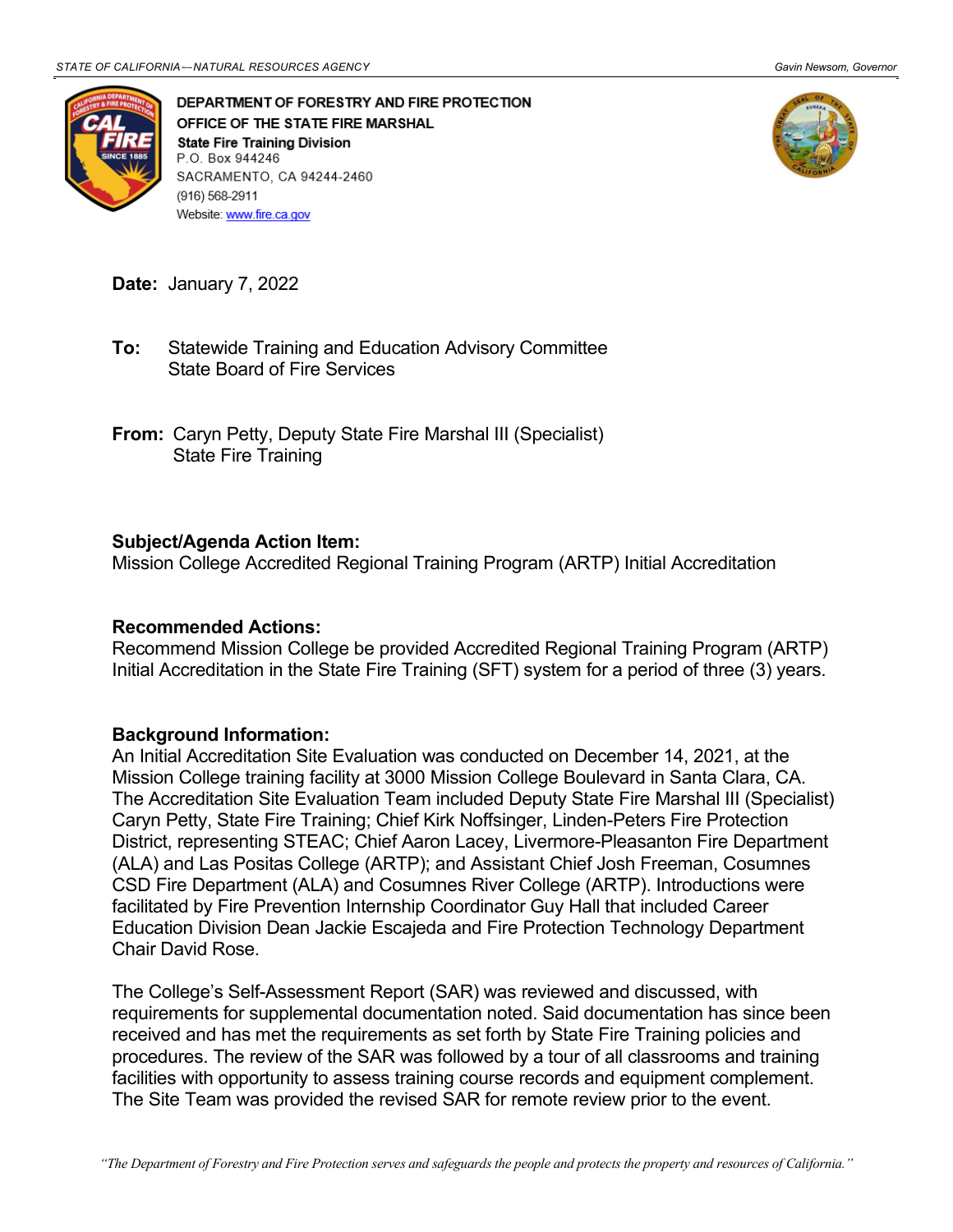## **Analysis/Summary of Issue:**

 and compliant training tower complete with all necessary props, tools, equipment, and vehicles to accommodate a fire academy training program. Mission College will utilize the A tour of the training facilities indicated sufficient classroom space with a fully functioning Fire Fighter 1 (2019) curriculum and possesses all necessary materials for successful Certification Examination delivery.

 All Academy recruits will be provided sufficient study materials, devices, and equipment for participate in the Academy delivery with members from regional partners complementing Sunnyvale Department of Public Safety provides live-fire training facility access. The The Mission College campus exhibits an appropriate California Fire Code-compliant classroom equipped with enhanced audio/visual equipment and necessary learning aids. applicable success within the Academy training. Several Registered Instructors will the need for Instructors and Evaluators. To supplement the College training, the College possesses all necessary props, tools, equipment, and vehicles to accommodate a fire academy training program supplemented by satellite and partnered training sites.

Area(s) of focus for growth and improvement:

- having tasked existing staff with excessive workloads beyond the Academy delivery the workload of staff and ensure the thorough delivery of the Academy instruction free of peripheral assignments, tasks, and duties. Although the program has sufficient staff, the current staffing is at its capacity that would be offset with additional resources and personnel. There is an identified need for additional full-time faculty staff members and clerical personnel to lessen
- Consistent Fire Advisory Committee/Board meetings are recommended to continue fostering the growing relationships in the region. This Committee should include varied members from the region for enhanced networking and partnership opportunities.
- - For complete, self-sustained Fire Fighter Academy delivery, procurement of dedicated training apparatus be explored. This would include, but is not limited to, wildland apparatus.
- - The Sunnyvale site lacks student-accessible locker rooms, shower facilities, and extractors to accommodate a safe and healthy learning environment for the College students. It is recommended that procurement of cleansing stations and shower trailers be explored to ensure student and instructor safety.

 student and small and midsized agency populations in the region and have an expressed personnel possess an unwavering approach to program development with a strong focus on technologically advanced training for diversified student populations while adhering to The Mission College fire technology staff and administration recognize the underserved desire to bridge the regional fire service training and education gap. This focus on providing education for all students is indicative of the training devotion serving as the foundation of the proposed program. The attention to student and instructor diversification and outreach exemplifies the program's devotion fire service progression. Coordination the standards set forth by State Fire Training.

 strong, well-rounded fire service professionals. The Site Evaluation Team is unanimous in the recommendation of Mission College being designated as an Accredited Regional Mission College is proactively building cooperative relationships founded on producing